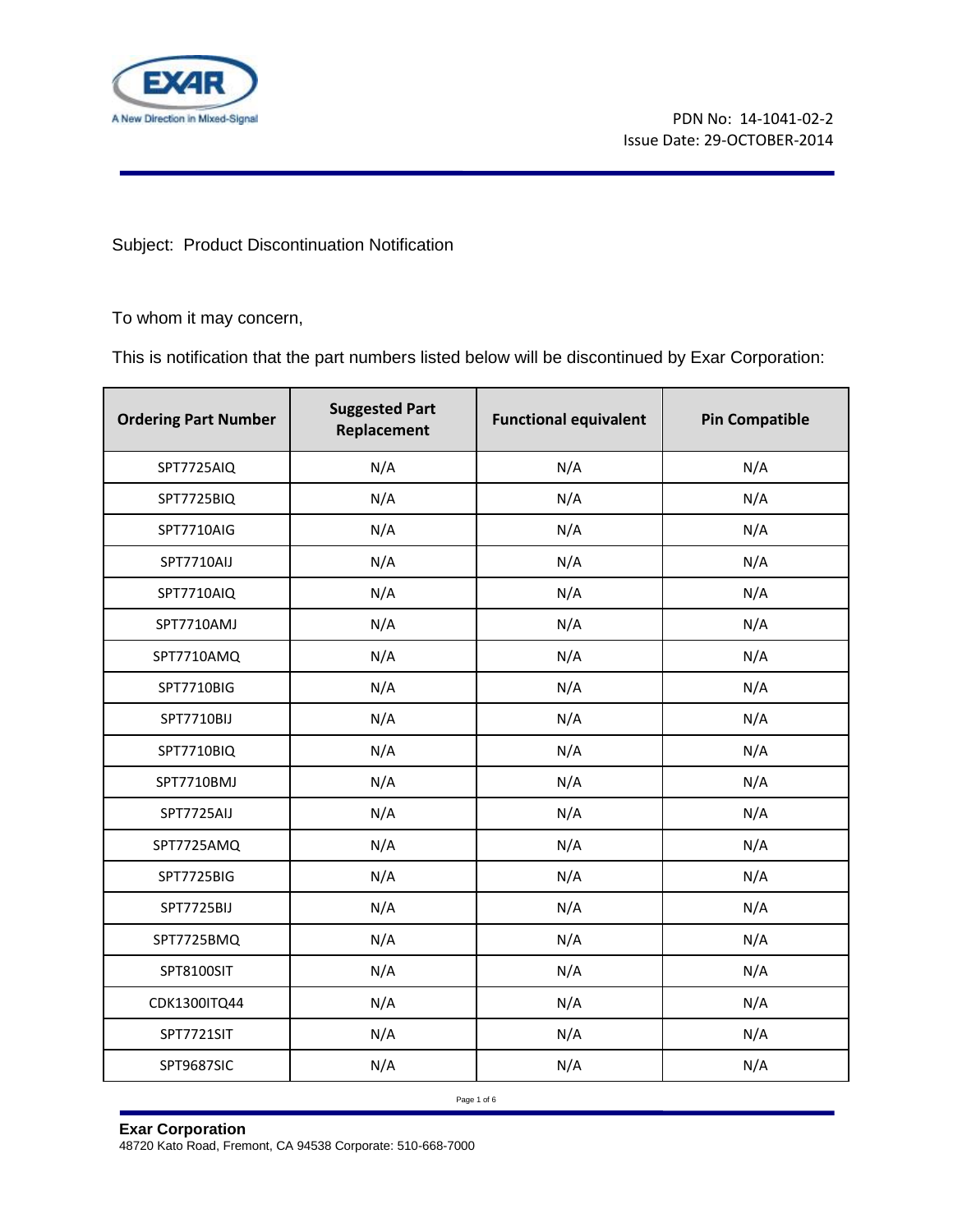

| <b>Ordering Part Number</b> | <b>Suggested Part</b><br>Replacement | Functional equivalent | Pin Compatible |
|-----------------------------|--------------------------------------|-----------------------|----------------|
| SPT9687SIN                  | N/A                                  | N/A                   | N/A            |
| SPT9687SIP                  | N/A                                  | N/A                   | N/A            |
| SPT9687SIS                  | N/A                                  | N/A                   | N/A            |
| SPT9689AIP                  | N/A                                  | N/A                   | N/A            |
| SPT9689AIC                  | N/A                                  | N/A                   | N/A            |
| SPT9689AMC                  | N/A                                  | N/A                   | N/A            |
| SPT9689AMJ                  | N/A                                  | N/A                   | N/A            |
| SPT9689BIC                  | N/A                                  | N/A                   | N/A            |
| SPT9689BIJ                  | N/A                                  | N/A                   | N/A            |
| SPT9689BIP                  | N/A                                  | N/A                   | N/A            |
| CDK1301ITQ44                | N/A                                  | N/A                   | N/A            |
| SPT7722SIT                  | N/A                                  | N/A                   | N/A            |
| CDK1303BEMQ80Q              | N/A                                  | N/A                   | N/A            |
| CDK1303BEMQ80               | N/A                                  | N/A                   | N/A            |
| CDK1302AEMQ80               | N/A                                  | N/A                   | N/A            |
| CDK1302BEMQ80               | N/A                                  | N/A                   | N/A            |
| CDK1302BEMQ80Q              | N/A                                  | N/A                   | N/A            |
| CDK1303AEMQ80               | N/A                                  | N/A                   | N/A            |
| CDK1303AEMQ80Q              | N/A                                  | N/A                   | N/A            |
| SPT7750AIK                  | N/A                                  | N/A                   | N/A            |
| SPT7750BIK                  | N/A                                  | N/A                   | N/A            |
| SPT7755AIK                  | N/A                                  | N/A                   | N/A            |
| SPT7755BIK                  | N/A                                  | N/A                   | N/A            |
| SPT7760AIK                  | N/A                                  | N/A                   | N/A            |
| SPT7760BIK                  | N/A                                  | N/A                   | N/A            |
| CDK1304CTQ32                | N/A                                  | N/A                   | N/A            |
| CDK1304CTQ32Q               | N/A                                  | N/A                   | N/A            |
| CDK1304CSO28                | N/A                                  | N/A                   | N/A            |
|                             |                                      | Page 2 of 6           |                |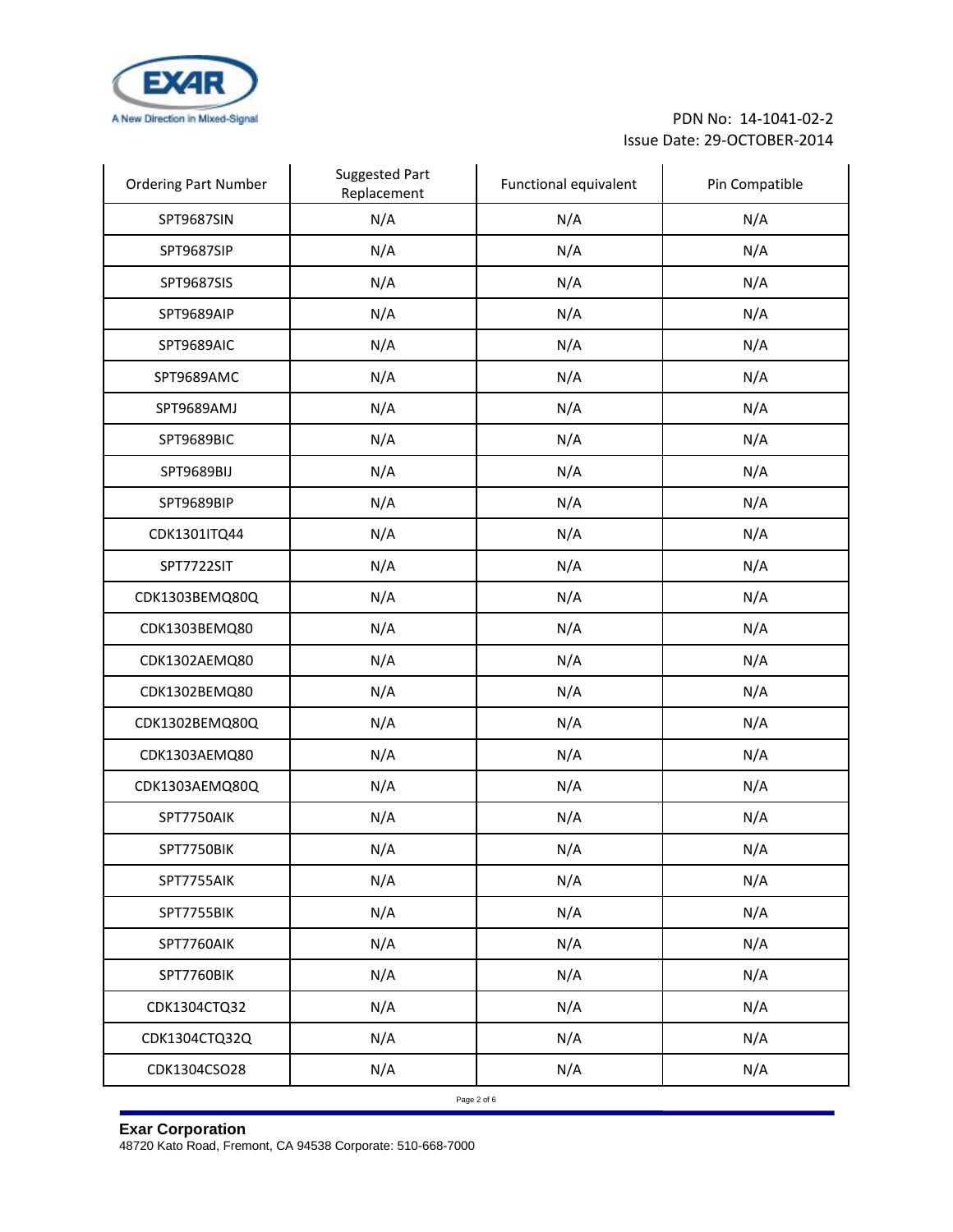

| <b>Ordering Part Number</b> | <b>Suggested Part</b><br>Replacement | Functional equivalent | Pin Compatible |
|-----------------------------|--------------------------------------|-----------------------|----------------|
| CDK1304CSO28Q               | N/A                                  | N/A                   | N/A            |
| CDK1305CSO28                | N/A                                  | N/A                   | N/A            |
| CDK1305CSO28Q               | N/A                                  | N/A                   | N/A            |
| CDK1305CTQ32                | N/A                                  | N/A                   | N/A            |
| CDK1305CTQ32Q               | N/A                                  | N/A                   | N/A            |
| CDK1306CSO28                | N/A                                  | N/A                   | N/A            |
| CDK1306CSO28Q               | N/A                                  | N/A                   | N/A            |
| CDK1306CTQ32                | N/A                                  | N/A                   | N/A            |
| SPT7855SCN                  | N/A                                  | N/A                   | N/A            |
| <b>SPT7855SCS</b>           | N/A                                  | N/A                   | N/A            |
| SPT7855SCT                  | N/A                                  | N/A                   | N/A            |
| SPT7855SCT_E01              | N/A                                  | N/A                   | N/A            |
| SPT7855SCT-E01T             | N/A                                  | N/A                   | N/A            |
| SPT7855SIN                  | N/A                                  | N/A                   | N/A            |
| SPT7855SIS                  | N/A                                  | N/A                   | N/A            |
| SPT7855SIT                  | N/A                                  | N/A                   | N/A            |
| SPT7860SCN                  | N/A                                  | N/A                   | N/A            |
| SPT7860SCS                  | N/A                                  | N/A                   | N/A            |
| SPT7860SCT                  | N/A                                  | N/A                   | N/A            |
| SPT7861SCS                  | N/A                                  | N/A                   | N/A            |
| SPT7861SCT                  | N/A                                  | N/A                   | N/A            |
| SPT7863SCS                  | N/A                                  | N/A                   | N/A            |
| SPT7863SCT                  | N/A                                  | N/A                   | N/A            |
| SPT7734SCS                  | N/A                                  | N/A                   | N/A            |
| SPT7734SCT                  | N/A                                  | N/A                   | N/A            |
| SPT9101SCU                  | N/A                                  | N/A                   | N/A            |
| SPT9101SIC                  | N/A                                  | N/A                   | N/A            |
| SPT910SIS                   | N/A                                  | N/A                   | N/A            |
|                             |                                      | Page 3 of 6           |                |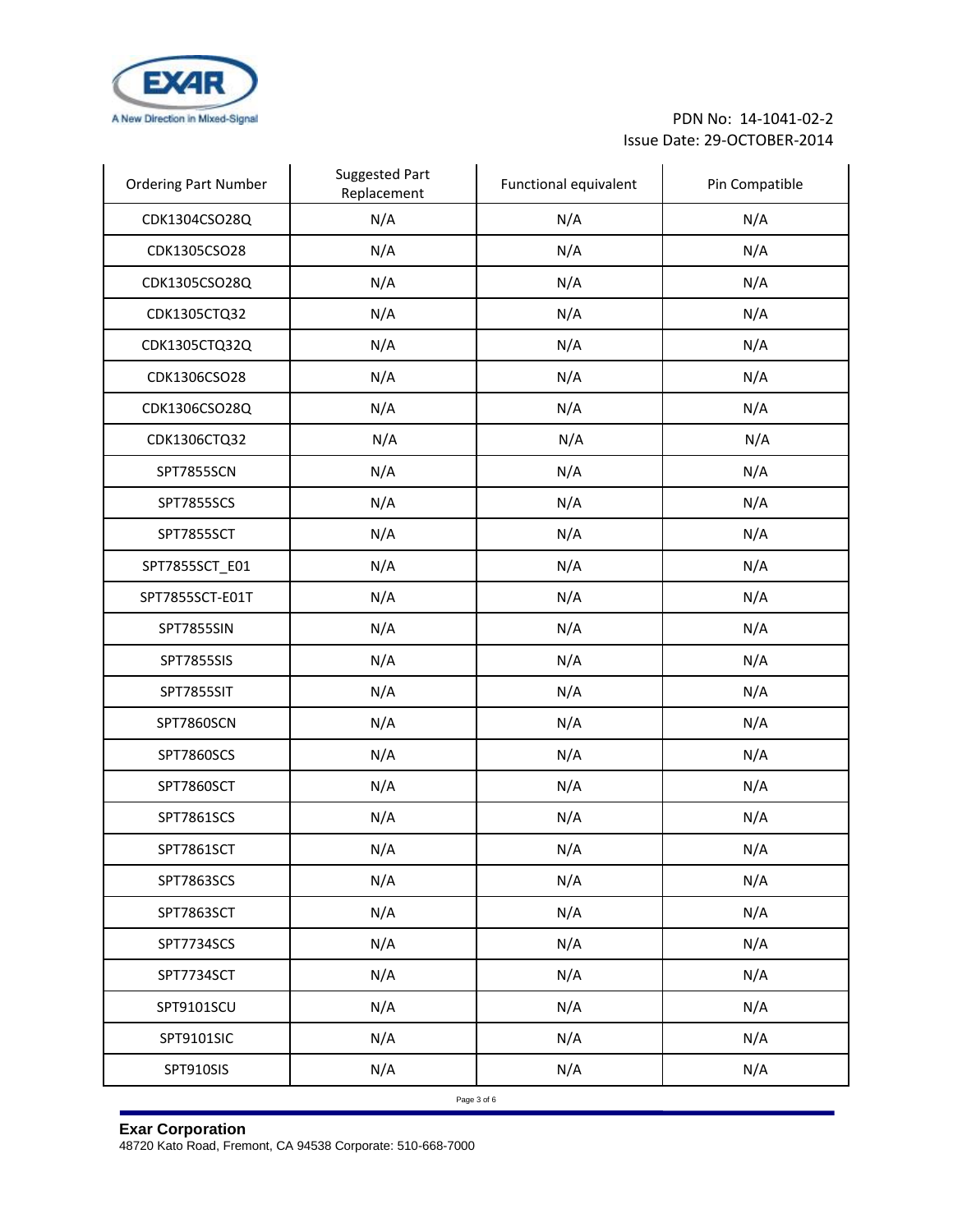

| SPT7862SIT | N/A | N/A | N/A |
|------------|-----|-----|-----|
| SPT7830SCS | N/A | N/A | N/A |
| SPT7720AIT | N/A | N/A | N/A |
| SPT7720SIT | N/A | N/A | N/A |
| SPT9691SCC | N/A | N/A | N/A |
| SPT9691SCN | N/A | N/A | N/A |
| SPT9691SCP | N/A | N/A | N/A |
| SPT9693SCC | N/A | N/A | N/A |
| SPT9693SCP | N/A | N/A | N/A |
| SPT7935SCT | N/A | N/A | N/A |
| SPT7935SIT | N/A | N/A | N/A |
| SPT7851SCT | N/A | N/A | N/A |
| SPT7851SIT | N/A | N/A | N/A |
| SPT7852SCT | N/A | N/A | N/A |
| SPT7852SIT | N/A | N/A | N/A |
| SPT7835SCD | N/A | N/A | N/A |
| SPT7835SCN | N/A | N/A | N/A |
| SPT7835SCS | N/A | N/A | N/A |
| SPT7835SCT | N/A | N/A | N/A |
| SPT7835SIS | N/A | N/A | N/A |
| SPT7840SCN | N/A | N/A | N/A |
| SPT7840SCS | N/A | N/A | N/A |
| SPT7840SCT | N/A | N/A | N/A |
| SPT7840SIS | N/A | N/A | N/A |
| SPT7850SCN | N/A | N/A | N/A |
| SPT7850SCS | N/A | N/A | N/A |
| SPT7850SCT | N/A | N/A | N/A |
| SPT7850SIS | N/A | N/A | N/A |
| SPT9713AIN | N/A | N/A | N/A |

Page 4 of 6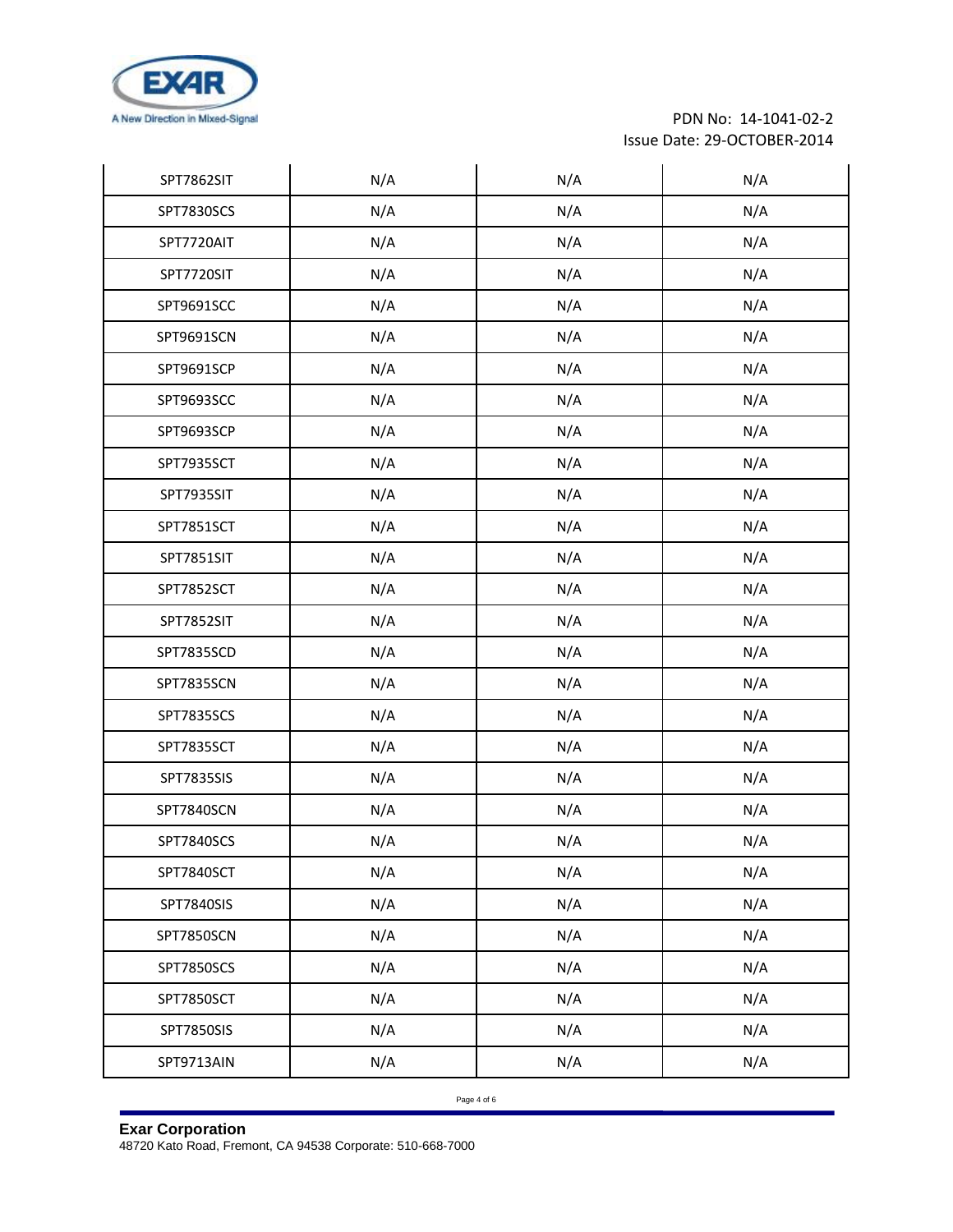

| SPT9713AIP | N/A | N/A | N/A |
|------------|-----|-----|-----|
| SPT7936SCT | N/A | N/A | N/A |
| SPT774BCJ  | N/A | N/A | N/A |
| SPT774BCN  | N/A | N/A | N/A |
| SPT774CCJ  | N/A | N/A | N/A |
| SPT774CCN  | N/A | N/A | N/A |
| SPT7810BIJ | N/A | N/A | N/A |
| SPT7814AIJ | N/A | N/A | N/A |
| SPT7814BIJ | N/A | N/A | N/A |
| SPT7938SIR | N/A | N/A | N/A |
| SPT9110SIS | N/A | N/A | N/A |
| SPT7820ACN | N/A | N/A | N/A |
| SPT7820ACS | N/A | N/A | N/A |
| SPT7820AMJ | N/A | N/A | N/A |
| SPT7820BCN | N/A | N/A | N/A |
| SPT7820BCS | N/A | N/A | N/A |
| SPT7820BIJ | N/A | N/A | N/A |
| SPT7824ACN | N/A | N/A | N/A |
| SPT7824BCN | N/A | N/A | N/A |
| SPT7824BCS | N/A | N/A | N/A |
| SPT7824BIJ | N/A | N/A | N/A |
| SPT7920SCJ | N/A | N/A | N/A |
| SPT7920SCQ | N/A | N/A | N/A |
| SPT7920SIJ | N/A | N/A | N/A |
| SPT7920SIQ | N/A | N/A | N/A |
| SPT7921SCJ | N/A | N/A | N/A |
| SPT7921SCQ | N/A | N/A | N/A |
| SPT7922SCJ | N/A | N/A | N/A |
| SPT7922SCQ | N/A | N/A | N/A |

Page 5 of 6